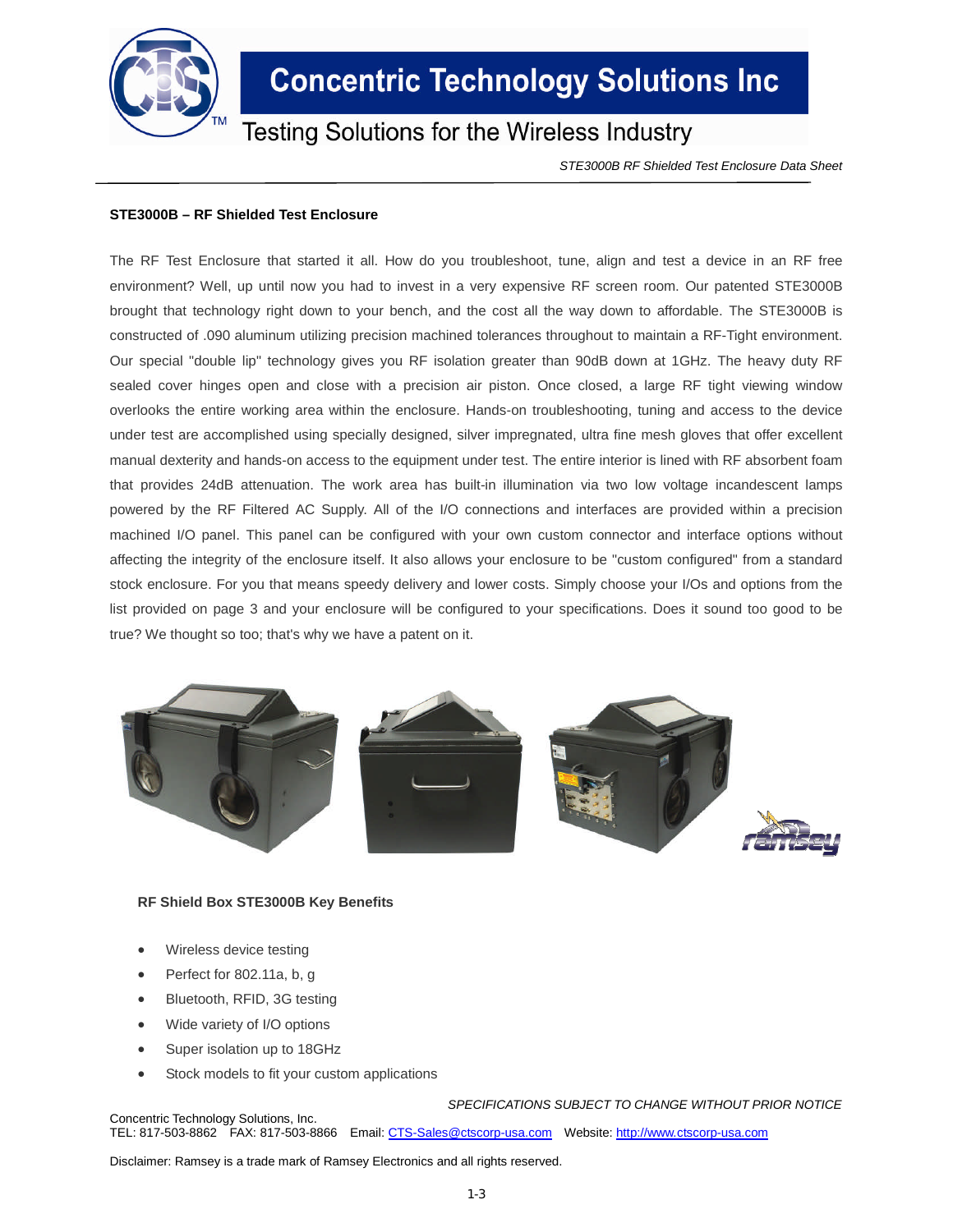

## **Concentric Technology Solutions Inc**

### Testing Solutions for the Wireless Industry

*STE3000B RF Shielded Test Enclosure Data Sheet*

- Super isolation up to 18 GHz
- RF radiating test fixture models for absolute repeatability testing of wireless devices
- Stock models to fit your custom applications

### **RF Shield Box STE3000B Specifications**

- RF absorbent foam liner
- Exclusive double lip RF tight gasket
- Universal I/O connector interface plate
- RF tight "hands-on" silver mesh gloves
- RF tight illuminated viewing window
- Gas filled cover strut
- Designed for hands-on adjustment and alignment of devices
- Isolation:
	- o -90dB @ 1GHz
	- o -90dB @ 3GHz
	- o -80dB @ 6GHz
- Dimension:
	- o Outside: 12.75"H x 18"W x 12"D
	- o Inside: 8"H x 17"W x 10.5"D

*SPECIFICATIONS SUBJECT TO CHANGE WITHOUT PRIOR NOTICE*

Concentric Technology Solutions, Inc. TEL: 817-503-8862 FAX: 817-503-8866 Email: CTS-Sales@ctscorp-usa.com Website: http://www.ctscorp-usa.com

Disclaimer: Ramsey is a trade mark of Ramsey Electronics and all rights reserved.